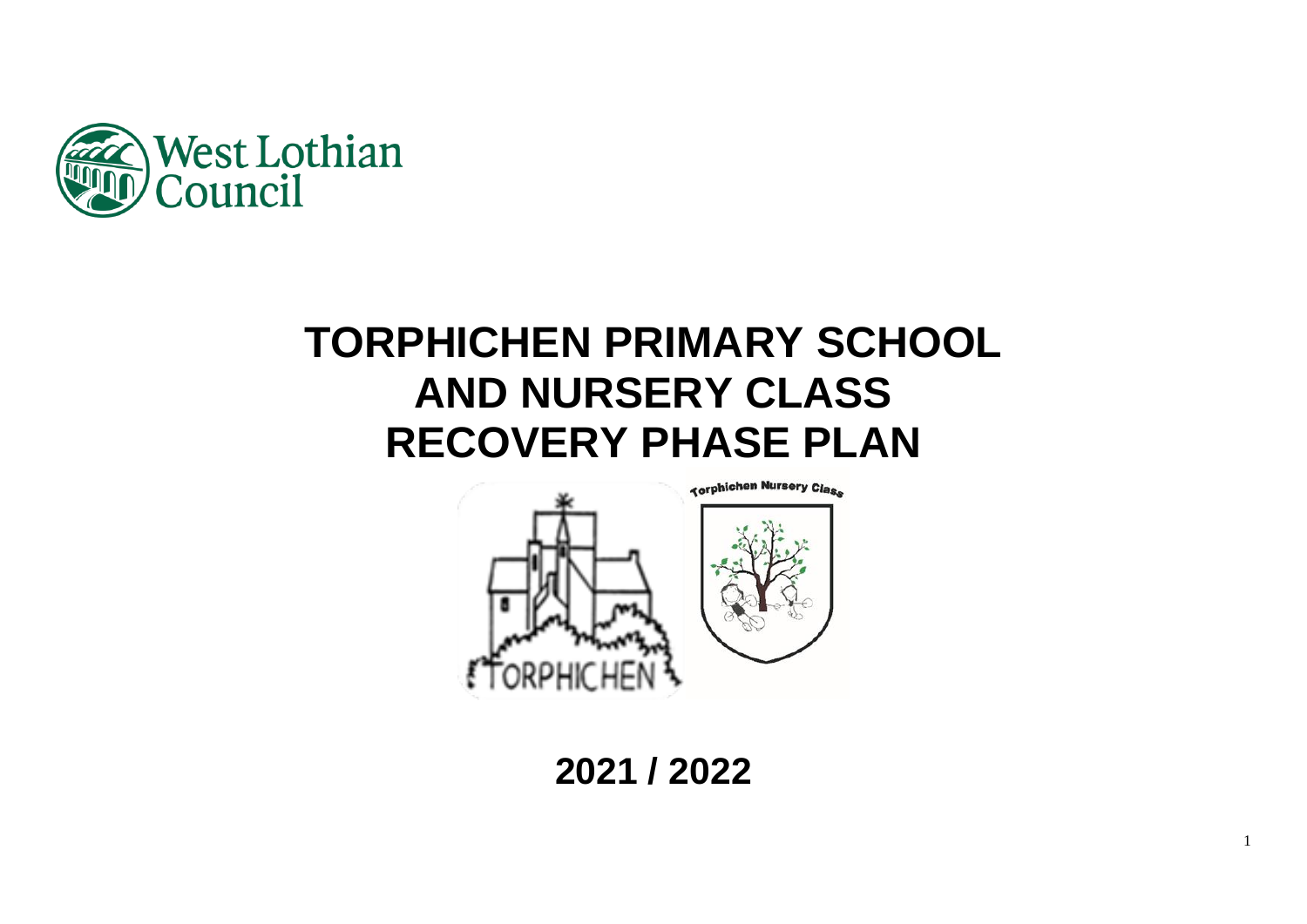# **Factors Influencing the Improvement Plan**

# **School Factors**

Addressing Action Points identified in school's Self Evaluation procedures Cluster Improvement Priorities Equity Priorities

# **Local Authority Factors**

Moving Forward in Your Learning Guidance – Leadership for Improvement; Learning, Teaching and Assessment; Wellbeing and Inclusion; Early Years Framework, Agile Learning, Primary Groups -Autonomy, Skills, Curriculum, Digital, Literacy and Numeracy West Lothian Priorities, HWB Recovery Maps Raising attainment, including closing the gap [\(West Lothian Raising Attainment Strategy\)](https://www.westlothian.gov.uk/media/29938/Raising-Attainment-Strategy-201819-to-202223/pdf/Raising_Attainment_Strategy.pdf) Transforming Your Council [Corporate Plan](https://www.westlothian.gov.uk/media/19488/Corporate-Plan-2018-2023/pdf/Corporate_Plan_2018_to_2023.pdf) Education Services Management Plan West Lothian Parental Involvement and Engagement Framework Equity Team and additional Funding/Resources/Nurture Allocation Pedagogy Team

# **National Factors**

Coronavirus (COVID-19): Guidance on reducing the risks from COVID-19 in schools Equity Audit Moderation Cycle and Assessment National Improvement Framework / Scottish Attainment Challenge / National Improvement Hub / Raising Attainment for All Pupil Equity Funding How Good is Our School? 4<sup>th</sup> Edition and How Good is Our Early Learning and Childcare? National Standard for ELC Getting it Right for Every child (GIRFEC) Curriculum for Excellence Refresh Developing Scotland's Young Workforce Realising the Ambition

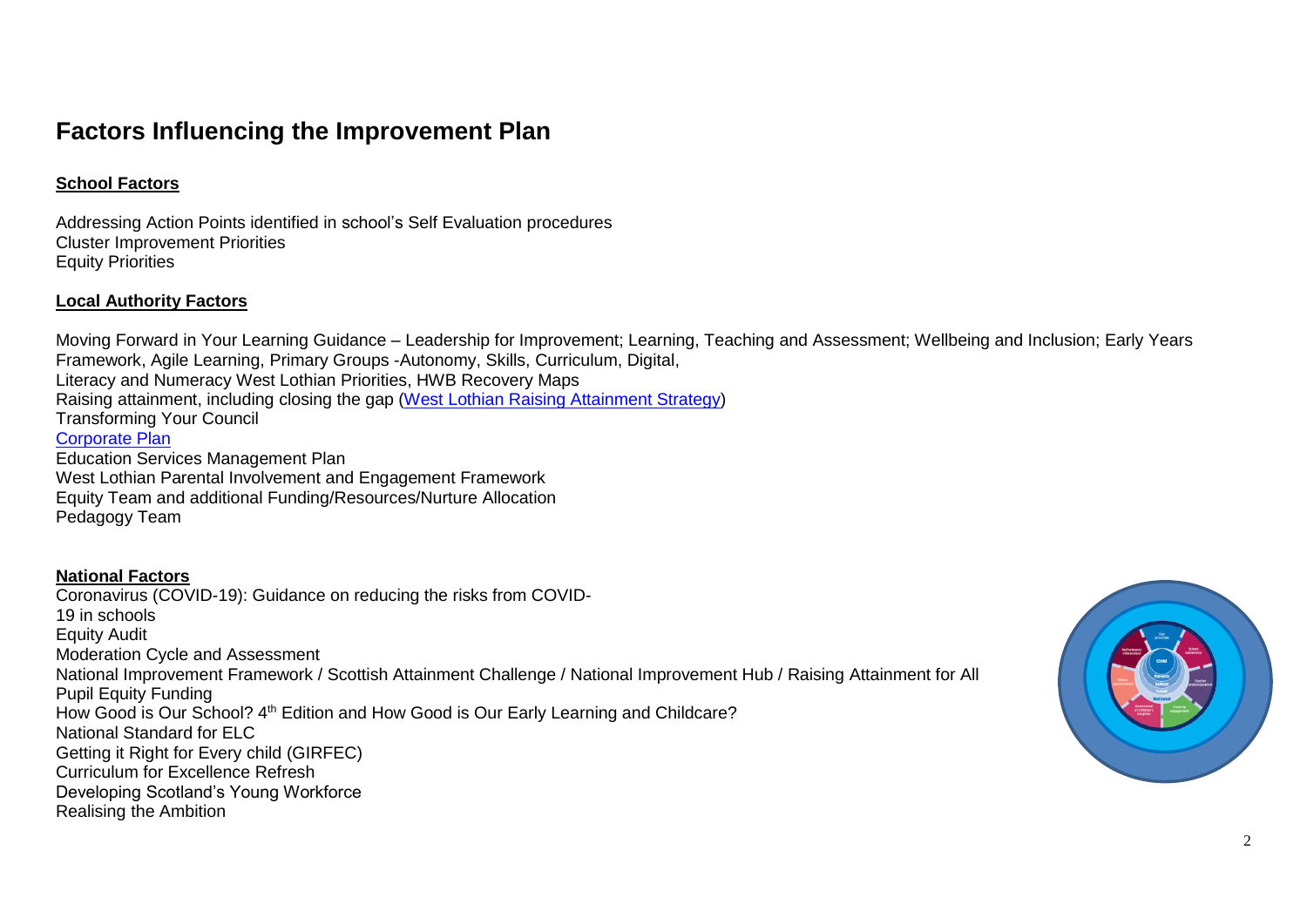#### **OUR VISION**

Together we LEARN: Love to Excel, Achieve, Respect, Nurture

#### **OUR VALUES**

#### *BE SAFE*

We care for each other.

#### *BE READY*

- We take pride in our learning and celebrate success.
- We take responsibility for ourselves and respect others.

#### *BE RESPECTFUL*

- We stand up for what is right and speak out when things are wrong.
- We listen to each other.

#### **OUR AIMS**

#### *Our Learning and Teaching*

High quality, creative and fun teaching and learning which includes everyone and helps you when you are a grown up.

#### *Our School Community and Relationships*

We respect one another and are all included in making Torphichen Primary as good as it can be. Everyone has a say in the choices that make Torphichen Primary great.

#### *Our Health and Wellbeing*

The school is a safe, caring, nurturing and healthy place to be. If you feel well, you think well!

#### *Our Successes and Achievements*

Our achievements at home or in school are important to teachers. We celebrate all our achievements, in and out of school, whether they be sporting, learning or helping out at home.

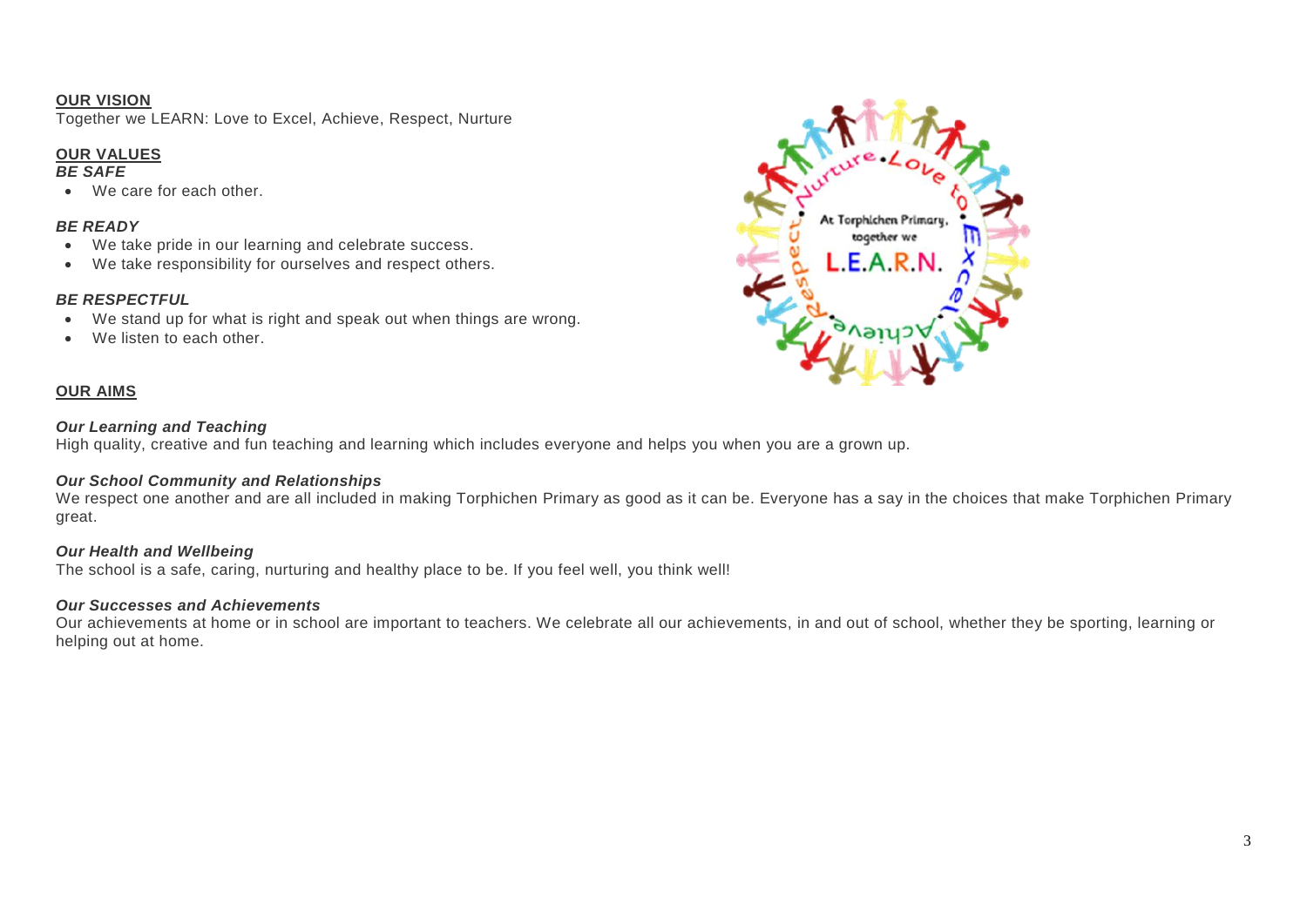# *Our Recovery Curriculum Rationale*

*Please click on the image to access our curriculum rationale:*

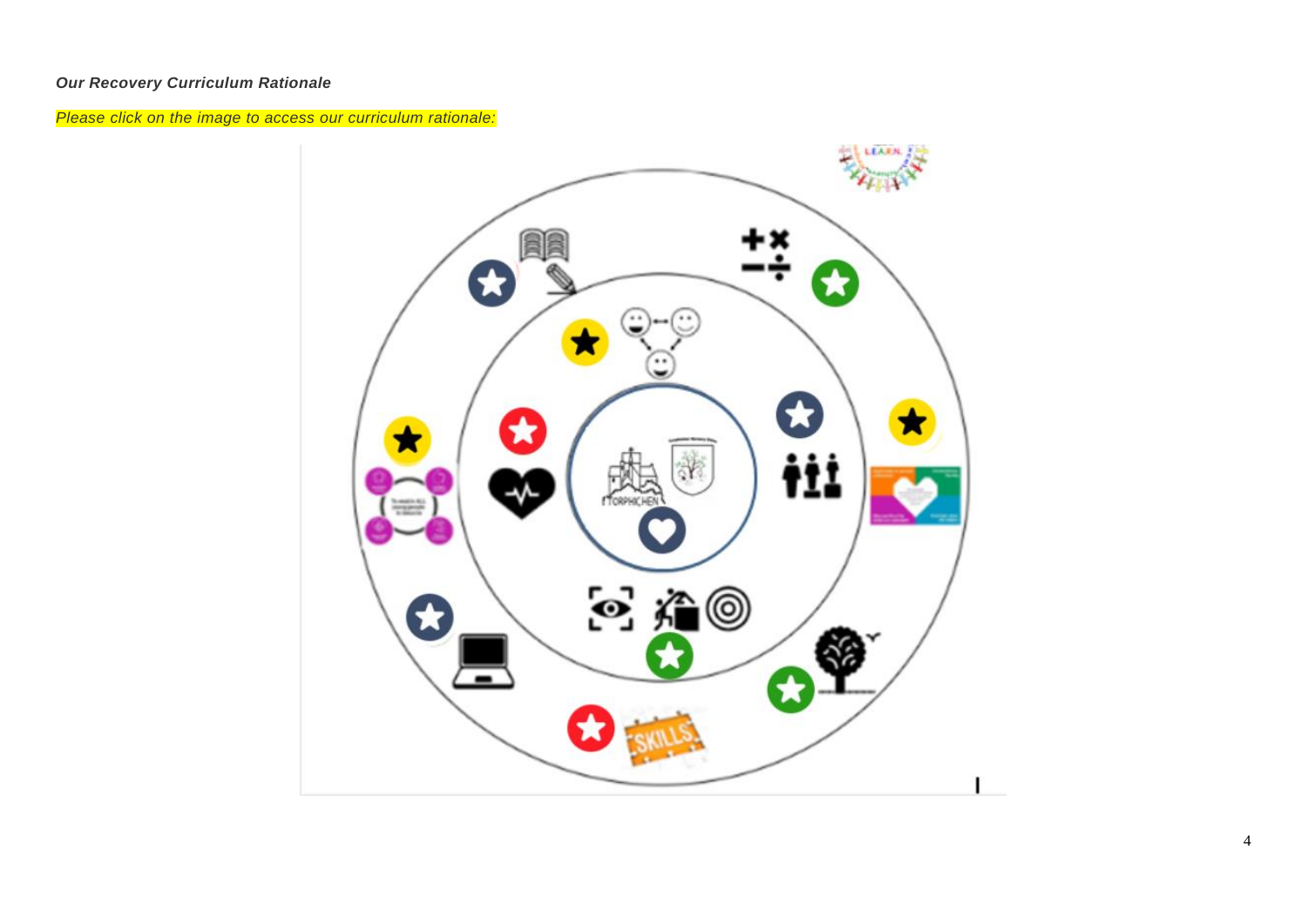# **Contextual Data Analysis and Rationale for 2021/22 School Improvement Plan**

# **a) Background**

Torphichen Primary School is a small rural school with a total of 75 pupils and 10 in the early learning centre. Our early learning centre offers full-time places to all children, which translates into 4 days, Monday to Thursday, 8.30-4pm. The Head Teacher is shared with one other rural school – Westfield Primary. Other staffing includes a Principal Teacher whose main responsibility is Support for Learning, 3 full time teachers, two part time, one full time Pupil Support Worker and two part-time. In the early learning centre, we have an Early Years Officer, a Nursery Nurse and a pupil support worker. We also have one Administrative Assistant. The Parent Council work closely with the school and are very active in driving forward improvements for the school environment as well as being fully involved in discussing improvements and priorities in teaching and learning. Literacy and numeracy and health and wellbeing have continued to be the core features of the school's improvement journey with the additional focus of developing an agile culture underpinned by the foundations of Courage, Relevance, Values and Relationships.

#### **b) Data to identify the universal (SIP) and targeted (PEF) support**

- i. CfE Our data this session shows that, in literacy, all pupils by the end of P1 attain the appropriate CfE levels in writing, listening and talking, numeracy and maths and almost most achieving in reading and (80%). In P4, all pupils achieve the appropriate level in reading, listening and talking, writing, numeracy and maths. In P7, 95% of learners are on track to achieve national expectations in all aspects of literacy, with 79% on or above track in numeracy and 85% in maths. In terms of the Scottish Index of Multiple Deprivation (SIMD), we have no quintile 1 children in Torphichen, with almost all pupils at quintile 4. Overall, from P1 to P7, 19% of pupils are not currently on track in literacy and 14% in numeracy. There is some evidence to suggest that, among those not on track, for boys it tends to be in literacy and for girls, numeracy. .
- ii. **Early Years Trackers –** almost all children are achieving expected levels at the end of their second year in nursery for literacy, and most are on track for numeracy. Our data shows us that almost all are also on track for health and wellbeing.
- iii. Wellbeing daily check-ins are in line with the termly Health and Wellbeing questionnaires and these show that 92% of learners from P1 to P7 self-report as green across almost all of the Wellbeing Indicators. (Breakdown of each indicator: Safe 91%, Healthy 92%, Achieving 88%, Nurtured 94%, Active 97%, Respected 93%, Responsible 93%, Included 90%). This suggests that, although levels of achievement are high at Torphichen, among some pupils, a lack of confidence persists.
- iv. **Engagement** Throughout the second period of remote learning, engagement levels were over 90% and devices and routers distributed by school ensured that all pupils had access to devices. All children had access to daily live lessons and regular coaching sessions with staff. Almost all vulnerable children attended school during this period of lockdown. Resilience across the curriculum is improving and almost all pupils reported as green for engagement following the introduction of an agile culture. Most pupils have leadership roles in the school or have opportunities for participation in activities in the wider community.
- **v. Any other relevant data to your school context** Attendance levels are above the West Lothian average (97.84%) as is punctuality, and we have had no exclusions. The percentage of children eligible for free school meals and clothing grants in nursery is zero and in school, 2.6% is which is well below the local authority average.

# c) **What are our universal priorities? -** Identified SIP priorities informed by the above data (detail in SIP plan below)

For the majority of children not achieving expected levels in literacy or numeracy, this is identified as being as a result of a dyslexia diagnosis or through having social and/or emotional needs. We will continue to develop and strengthen the agile approach to learning, whilst improving moderation and assessment processes, to ensure robust professional judgement and early intervention where gaps in understanding are identified. As we remain in a recovery phase, we will also continue to ensure health and wellbeing of all is at the heart of improvements going forward, to build confidence and self-esteem, and we will seek ways to engage parents/carers in order to strengthen opportunities for learning in the wider community. Across literacy and numeracy, staff will also focus on ensuring there is appropriate challenge in place for those achieving on or beyond expected national levels as well as support for those not yet consistently achieving expected levels in literacy and numeracy. We will continue to develop a skills-based approach to learning to ensure our learners are equipped with the necessary skills and attributes to be successful in learning, life and work.

# d) **What are our targeted priorities? -** Identified PEF priorities informed by the above data (detail in PEF plan below)

Our target groups will continue to be for identified children who experience barriers in literacy and numeracy, and for our identified children who lack confidence or have low self-esteem. The PT and PSWs will focus on HWB, literacy and numeracy interventions for children identified as having additional support needs. This will involve support for learning work, targeted supports in partnership with class teachers and additional supports involving partnership work with our outreach colleagues where appropriate. For pupils identified as having dyslexia, targeted interventions and strategies will continue to be reviewed and developed to ensure they are having the desired impact. All relevant staff will refresh their understanding of how to support these pupils through training provided by outreach services.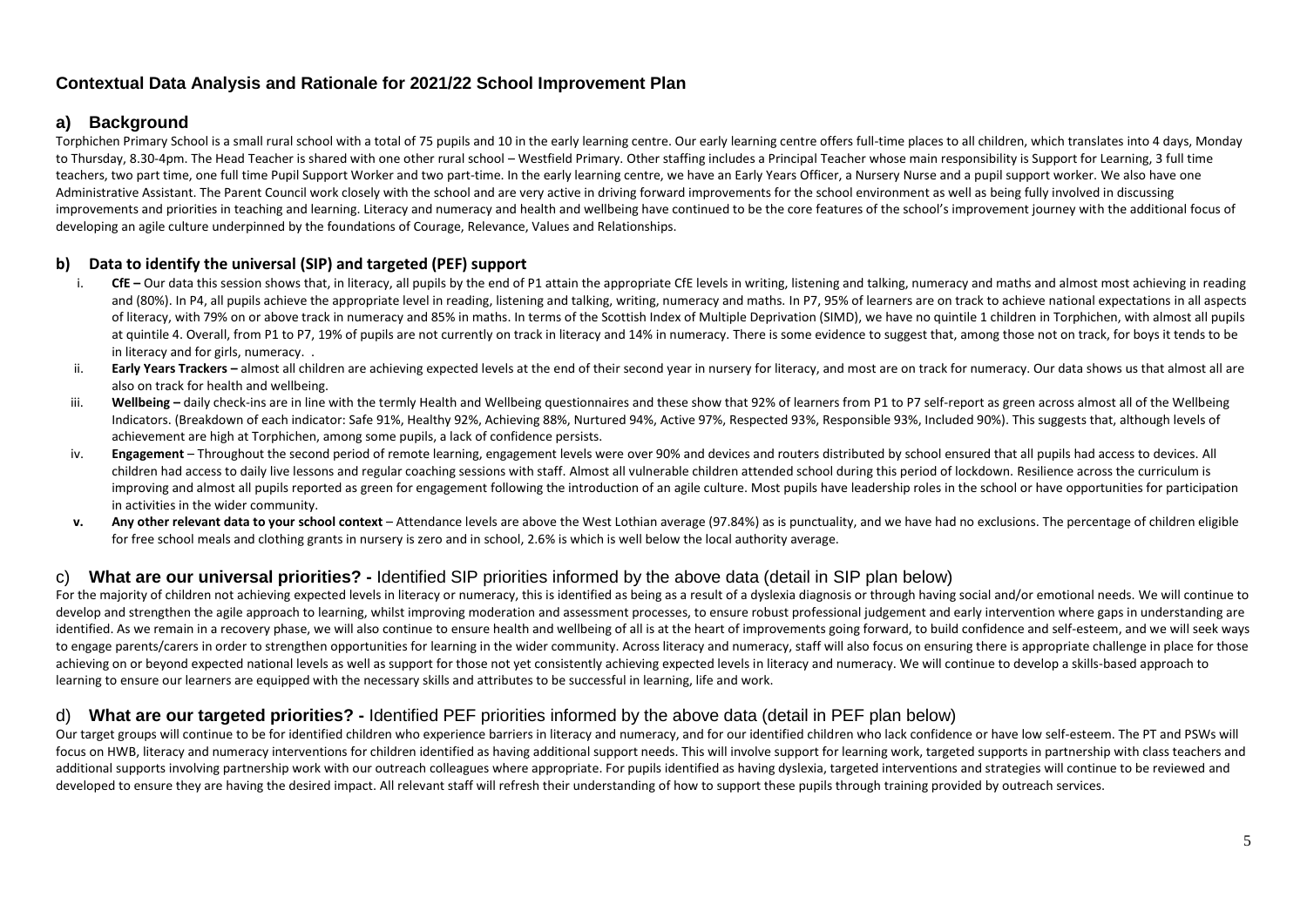| Torphichen Primary - School Improvement Planning (Recovery Phase) for Ensuring Excellence and Equity                                                                                                                                                                                                                                                        |                                                                                                                                                                                                                                                                         |                                                                                                                                                                                   |                                                                                                                                                                                                                                                                                                                                                                                                                                                                                                                                                                                                                          |  |  |  |
|-------------------------------------------------------------------------------------------------------------------------------------------------------------------------------------------------------------------------------------------------------------------------------------------------------------------------------------------------------------|-------------------------------------------------------------------------------------------------------------------------------------------------------------------------------------------------------------------------------------------------------------------------|-----------------------------------------------------------------------------------------------------------------------------------------------------------------------------------|--------------------------------------------------------------------------------------------------------------------------------------------------------------------------------------------------------------------------------------------------------------------------------------------------------------------------------------------------------------------------------------------------------------------------------------------------------------------------------------------------------------------------------------------------------------------------------------------------------------------------|--|--|--|
| School priorities linked to knowledge and<br>data as identified on previous page                                                                                                                                                                                                                                                                            | Proposed actions to ensure recovery                                                                                                                                                                                                                                     | <b>Timescale</b>                                                                                                                                                                  | <b>Measures of Success</b>                                                                                                                                                                                                                                                                                                                                                                                                                                                                                                                                                                                               |  |  |  |
| Improvement in all children and young people's<br>wellbeing:<br>Strengthen an ethos and culture of inclusion<br>participation and positive relationships across the<br>whole learning community and ensure our spaces<br>(indoors and outdoors) are used effectively to<br>promote this.                                                                    | Use this link to access the related LIVE product backlog ordered by<br><b>CURRENT</b> priority:<br>'Wellbeing' SPRINT backlog<br>Use this link to access the related LIVE SPRINT log and reflections:<br>'Wellbeing' SPRINT log (LINK TO BE ADDED FOLLOWING SPRINT 1)   | A 2-4 week<br>improvement<br><b>SPRINT</b> will take<br>place each term.<br>The owners of this<br><b>SPRINT</b> product<br>backlog are SLT (HT<br>and PT) and HWB<br>coordinator. | Short term:<br>Learners will be safe, healthy, active, nurtured,<br>respected, responsible and included.<br>All stakeholders will feel supported and listened to.<br>Long term:<br>Increased feeling of wellbeing will translate into<br>improved engagement and motivation for pupils,<br>families and staff alike.<br><b>KEY MEASURES:</b><br>Indicators of inclusion and participation will be<br>observable throughout the environment and<br>within practices<br>Pupil, parent, partner and teacher survey will<br>display positive perception of culture and ethos<br>(in relation to inclusion and participation) |  |  |  |
| Raising attainment for all, particularly in literacy<br>and numeracy:<br>Review and improve systems for moderation and<br>assessment to ensure gaps and strengths are<br>accurately identified and supported, thus securing<br>appropriate pace and challenge for all learners,<br>and to ensure a high quality of all aspects of<br>learning and teaching. | Use this link to access the related LIVE product backlog ordered by<br><b>CURRENT</b> priority:<br>'Attainment' SPRINT backlog<br>Use this link to access the related LIVE SPRINT log and reflections:<br>'Attainment' SPRINT log (LINK TO BE ADDED FOLLOWING SPRINT 1) | A 2-4 week<br>improvement<br>SPRINT will take<br>place each term.<br>The owners of this<br><b>SPRINT</b> product<br>backlog are HT and<br>numeracy and<br>literacy champions      | Short term:<br>Learners will be increasingly active and responsible<br>participants in their learning journey. Learners will<br>be able to reflect upon experiences and identify<br>successes and next steps in literacy and numeracy<br>learning.<br>Long term:<br>Improved attainment in literacy and numeracy and<br>improved competence in application of learning.<br><b>KEY MEASURES:</b><br>OKR analysis of moderation and assessment<br>process (0-1 rating)                                                                                                                                                     |  |  |  |
| Closing the attainment gap between the most<br>and least advantaged children:<br>Effective employment of improved <b>moderation</b><br>and assessment practices will lead to evidence-<br>based targeted supports being in place for all<br>identified learners.                                                                                            |                                                                                                                                                                                                                                                                         | A 2-4 week<br>improvement<br><b>SPRINT</b> will take<br>place each term.<br>The owner of this<br><b>SPRINT</b> product<br>backlog is HT and<br>PT (SfL teacher).                  | Pupil, parent, partner and teacher survey will<br>display positive perception of learning (in<br>relation to pace and challenge)<br>LA Tracking and Monitoring                                                                                                                                                                                                                                                                                                                                                                                                                                                           |  |  |  |
| Improvement in employability skills and<br>sustained, positive school leaver destinations for<br>all young people:<br>Practitioners will continue to develop their<br>understanding of agile approaches and                                                                                                                                                 | Use this link to access the related LIVE product backlog ordered by<br><b>CURRENT</b> priority:<br>'Skills' SPRINT backlog<br>Use this link to access the related LIVE SPRINT log and reflections:                                                                      | A 2-4 week<br>improvement<br><b>SPRINT</b> will take<br>place each term.<br>The owner of this<br><b>SPRINT</b> product                                                            | Short term:<br>Learners will be increasingly active and responsible<br>participants in their learning journey. Learners will<br>be able to reflect upon experiences and connect<br>them to the development of skills and the four<br>capacities across all contexts for learning.                                                                                                                                                                                                                                                                                                                                        |  |  |  |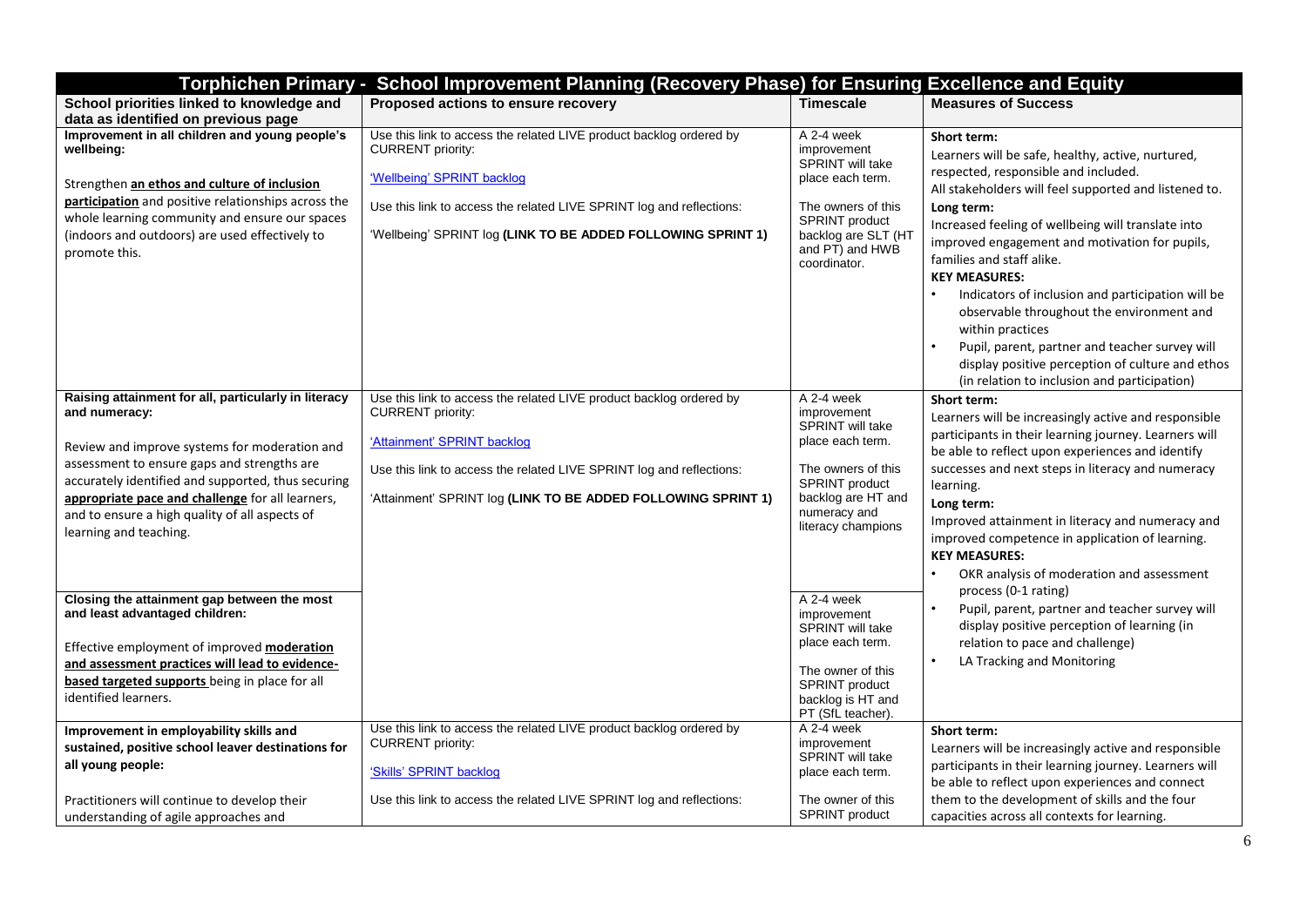| environments in order to further promote learner  | 'Skills' SPRINT log (LINK TO BE ADDED FOLLOWING SPRINT 1) | backlog is Head | Long term:                                                                                                                                                                                                                                                                   |
|---------------------------------------------------|-----------------------------------------------------------|-----------------|------------------------------------------------------------------------------------------------------------------------------------------------------------------------------------------------------------------------------------------------------------------------------|
| agency, autonomy and the development of the       |                                                           | Teacher.        | Increased engagement in learning ultimately                                                                                                                                                                                                                                  |
| four capacities across all contexts for learning. |                                                           |                 | translating into improved attainment (particularly in<br>core learning areas).<br>Learners leading their own learning, developing and<br>applying a range of relevant skills in an environment<br>that promotes creativity and innovation.                                   |
|                                                   |                                                           |                 | <b>SHORT TERM MEASURES:</b><br>Indicators of agency, autonomy and trust will be<br>observable throughout the environment and<br>within practices<br>Indicators of AGILE 4 capacities (over fragile)<br>will be observable throughout the environment<br>and within practices |